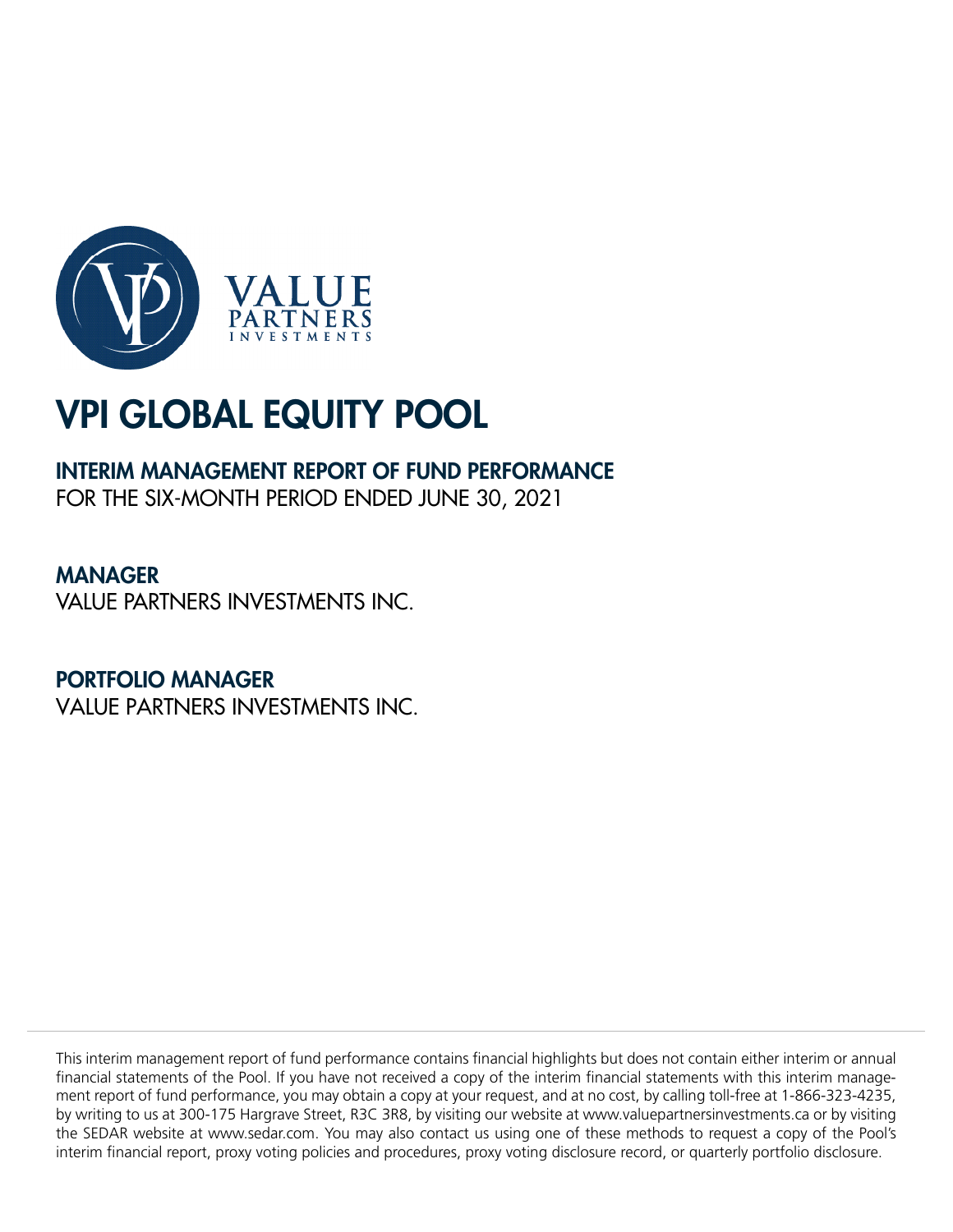

### **Interim Management Discussion of Fund Performance**

August 23, 2021

The Interim Management Report of Fund Performance presents management's view of the significant factors and developments affecting the Pool's performance and outlook since December 31, 2020, the Pool's most recent fiscal yearend. This report should be read in conjunction with the Annual Management Report of Fund Performance for the year ended December 31, 2020.

#### **Results of Operations**

Net assets for the Pool increased by approximately \$29.8 million for the six-month period ended June 30, 2021. This increase was due to net sales of \$15.2 and a \$14.6 million increase in net assets from operations. The increase in net assets from operations was due to \$10.6 million of net realized gains on the sale of investments, \$4.5 million of unrealized appreciation in the value of investments and \$2.4 million of dividend and interest income. This was offset by \$2.3 million of management fees and operating expenses and a \$0.6 million foreign exchange loss on cash.

The following table summarizes the businesses that were added or removed from the portfolio during the period:

| Additions           | Dispositions |
|---------------------|--------------|
| Samsung Electronics | None         |

As a result of this addition, cash flows of the Pool and adding/trimming shares of existing holdings, there were some shifts in the sector allocation of securities from the beginning of the year, the most notable of which are highlighted in the following table:

| Sector                          | Allocation<br>Increase | Sector                                     | Allocation<br>Decrease |
|---------------------------------|------------------------|--------------------------------------------|------------------------|
| Cash & Equivalents              | 8.6%                   | Semiconductors and Semiconductor Equipment | 3.4%                   |
| Technology Hardware & Equipment | 3.6%                   | Software & Services                        | 1.8%                   |
| Energy                          | 0.8%                   | Consumer Durables & Apparel                | 1.5%                   |
|                                 |                        | Retailing                                  | 1.2%                   |
|                                 |                        | Capital Goods                              | $1.2\%$                |
|                                 |                        | Automobiles & Components                   | 1.0%                   |
|                                 |                        | <b>Banks</b>                               | 0.8%                   |

The portfolio has also changed from a geographic standpoint during the period. The most notable changes are highlighted in the following table:

| Country     | Allocation | Country       | Allocation |
|-------------|------------|---------------|------------|
|             | Increase   |               | Decrease   |
| South Korea | $3.6\%$    | Japan         | 1.9%       |
| Canada      | 3.4%       | Taiwan        | 1.9%       |
| Mexico      | $0.4\%$    | Hong Kong     | 1.0%       |
|             |            | Germany       | 0.7%       |
|             |            | Switzerland   | 0.6%       |
|             |            | Great Britain | 0.4%       |
|             |            | United States | 0.3%       |
|             |            |               |            |

Each series of the Pool experienced gains in the range of 6.7% to 7.8% for the period as compared to a 10.2% return for the MSCI World Index Total Return (C\$). The Pool lagged relative to the MSCI World Index Total Return (C\$) primarily due to its allocation to US securities and its cash position. While US securities experienced significant returns in both the Pool and the Index during the period, the Pool had a much lower allocation to US securities. In addition, the Pool had an average cash weighting of approximately 12% during the period, which held back returns relative to the Index where securities in general saw positive returns. Offsetting these two factors were the Pool's allocation to European securities which were stronger contributors to the Pool's returns relative to the Index.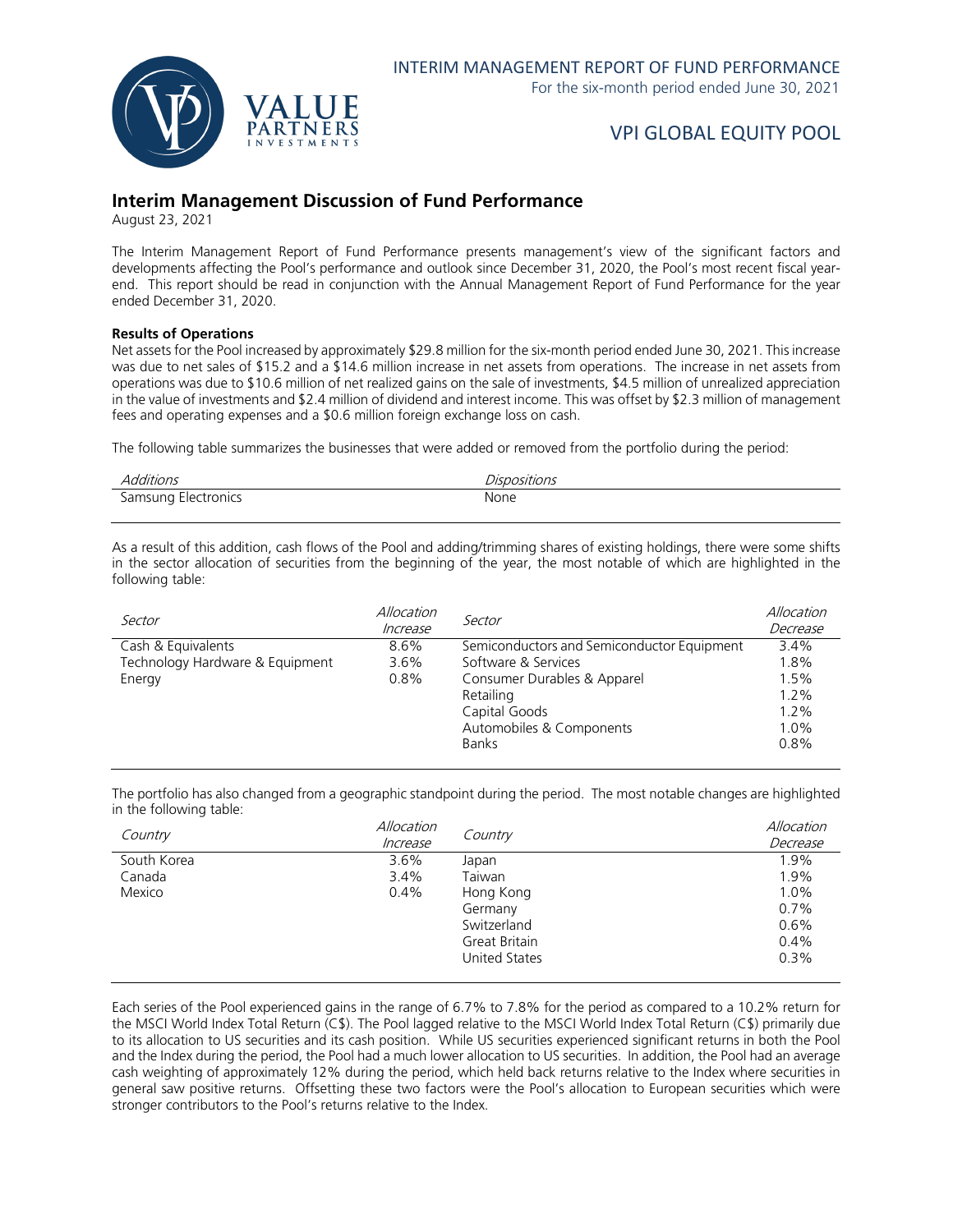

#### **Revenues and Expenses**

Revenues of the Pool amounted to \$2.4 million for the period, which can be attributed primarily to dividend income from its holdings. There was a realized gain of \$10.6 million for the period and \$4.5 million of unrealized appreciation in value of investments. The Pool also incurred \$2.3 million of management fees and operating expenses and experienced foreign exchange losses on cash of \$0.6 million.

Realized gains on the sale of investments totaling \$10.6 million during the period are attributable to partial dispositions of shares in businesses that are still held in the portfolio.

#### **Recent Developments**

Economic Conditions

In June 2021, the Federal Reserve signaled that interest rates would trend higher in 2023, given strong economic growth and above-target inflation. Currently, policymakers are examining tapering plans to reduce the significant stimulus efforts that were originally used to spur economic growth during the global pandemic. Low interest rates coupled with fiscal stimulus provided the necessary antidote for a rapid, V-shaped market recovery. A strong recovery in corporate profits and rebound in economic growth has facilitated the rise of broad markets globally.

The Portfolio Manager believes there are good opportunities available in several industries; however, caution is essential given volatile economic and market conditions as well as escalating valuation risks. The Portfolio Manager continues to seek opportunities that meet the Pool's investment criteria.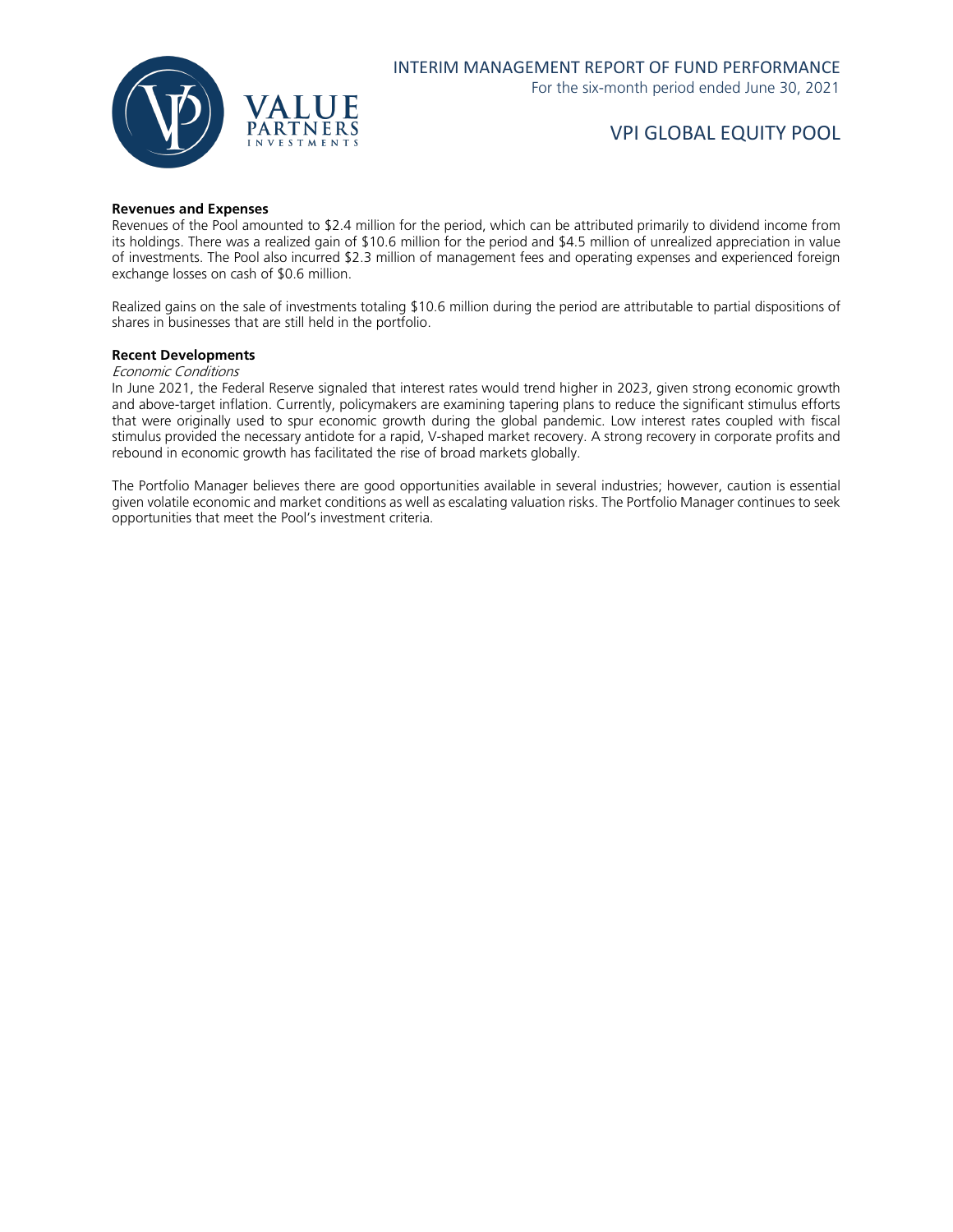

### INTERIM MANAGEMENT REPORT OF FUND PERFORMANCE

For the six-month period ended June 30, 2021

# VPI GLOBAL EQUITY POOL

| <b>Portfolio Allocation</b>      |         |                                   |         |
|----------------------------------|---------|-----------------------------------|---------|
| Offshore Equities                | 62.2%   | Cash                              | 14.3%   |
| US Equities                      | 23.6%   | Other Net Assets                  | $-0.1%$ |
| <b>Geographic Allocation</b>     |         |                                   |         |
| <b>United States</b>             | 33.7%   | Taiwan                            | $3.0\%$ |
| France                           | 12.6%   | Ireland                           | $3.0\%$ |
| Germany                          | 9.3%    | Switzerland                       | 2.9%    |
| Japan                            | 8.0%    | Great Britain                     | 2.7%    |
| Hong Kong                        | 4.8%    | India                             | 2.7%    |
| Mexico                           | 4.8%    | China                             | 2.6%    |
| Canada                           | 3.9%    | Indonesia                         | 2.4%    |
| South Korea                      | 3.6%    |                                   |         |
| <b>Sector Allocation</b>         |         |                                   |         |
| Cash                             | 14.3%   | Energy                            | 4.4%    |
| Capital Goods                    | 13.2%   | Technology Hardware & Equipment   | 3.6%    |
| <b>Banks</b>                     | 8.1%    | <b>Telecommunication Services</b> | 2.9%    |
| Media and Entertainment          | 8.1%    | Diversified Financials            | 2.9%    |
| Software and Services            | $6.2\%$ | Insurance                         | 2.6%    |
| Semiconductors & Equipment       | 6.2%    | Automobiles and Components        | 2.5%    |
| Health Care Equipment & Services | 5.8%    | Consumer Durables and Apparel     | 2.0%    |
| Pharmaceuticals & Biotechnology  | 5.3%    | Retailing                         | 1.9%    |
| <b>Materials</b>                 | 5.3%    | Other Net Assets                  | $-0.1%$ |
| Food, Beverage and Tobacco       | 4.8%    |                                   |         |

#### **Top 25 Holdings**

|                                                    | <b>Percentage of Net</b> |
|----------------------------------------------------|--------------------------|
| <b>Issuer</b>                                      | <b>Assets</b>            |
| Cash                                               | 14.3%                    |
| Fomento Económico Mexicano, S.A.B. de C.V.         | 4.8%                     |
| <b>TotalEnergies SE</b>                            | 4.4%                     |
| SAP SE                                             | 3.7%                     |
| Samsung Electronics Co., Ltd.                      | 3.6%                     |
| L'Air Liquide S.A.                                 | 3.4%                     |
| Broadcom Inc.                                      | 3.1%                     |
| JPMorgan Chase & Co.                               | 3.1%                     |
| Taiwan Semiconductor Manufacturing Company Limited | 3.0%                     |
| Medtronic plc                                      | 3.0%                     |
| Deutsche Telekom AG                                | 2.9%                     |
| <b>UBS Group AG</b>                                | 2.9%                     |
| <b>Comcast Corporation</b>                         | 2.9%                     |
| UnitedHealth Group Incorporated                    | 2.8%                     |
| Eli Lilly and Company                              | 2.8%                     |
| <b>VINCI SA</b>                                    | 2.8%                     |
| Komatsu Ltd.                                       | 2.8%                     |
| Siemens Aktiengesellschaft                         | 2.7%                     |
| Ashtead Group plc                                  | 2.7%                     |
| <b>HDFC Bank Limited</b>                           | 2.7%                     |
| Nintendo Co., Ltd.                                 | 2.7%                     |
| Tencent Holdings Limited                           | 2.6%                     |
| AIA Group Limited                                  | 2.6%                     |
| Toyota Motor Corporation                           | 2.5%                     |
| Visa Inc.                                          | 2.5%                     |
| <b>Total</b>                                       | 87.3%                    |

*The above summary of investment portfolio may change due to ongoing portfolio transactions of the Pool. An update will be made available within 60 days of each subsequent quarter-end.*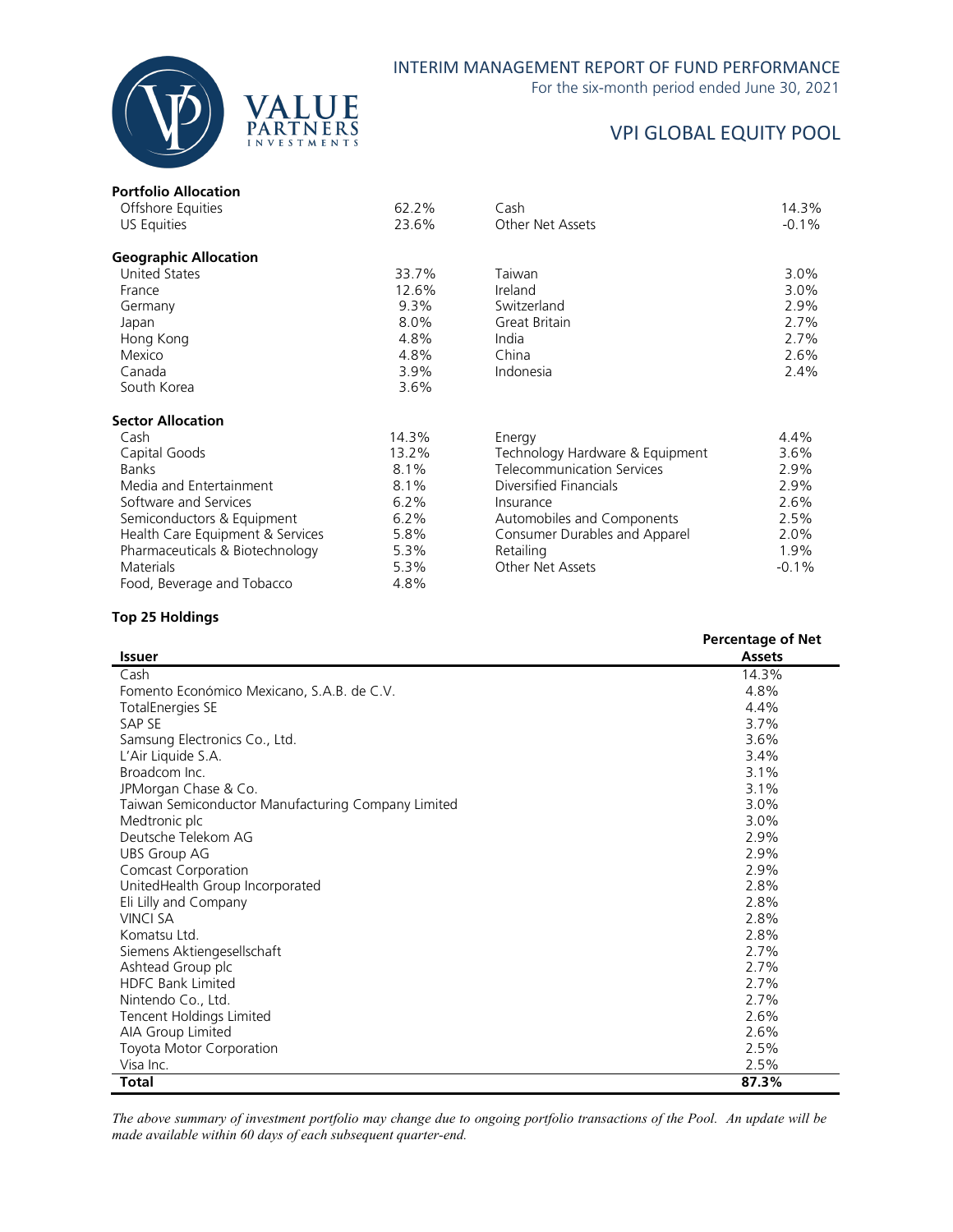

#### **Past Performance**

The historical performance information shown below assumes that all distributions were reinvested in the Pool and does not account for any sales, redemptions, distributions or optional charges or income taxes payable by an investor that would have reduced returns. Mutual fund returns are not guaranteed, their values change frequently and past performance may not be repeated.

#### **Year-by-Year Returns**

The bar charts below show the performance of each series of the Pool (net of fees) for the six-month period ended June 30, 2021, and the previous years ended December 31 or since inception to December 31. It shows in percentage terms, how an investment made on January 1 or on inception would have increased or decreased by the end of the respective periods.





Series O



(1) Patient Capital Management Inc. was appointed portfolio manager of the Pool on November 1, 2011.

(2) 2017 return is since inception on July 5, 2017.

(3) Value Partners Investments Inc. assumed portfolio management responsibility of the Pool in June 2020.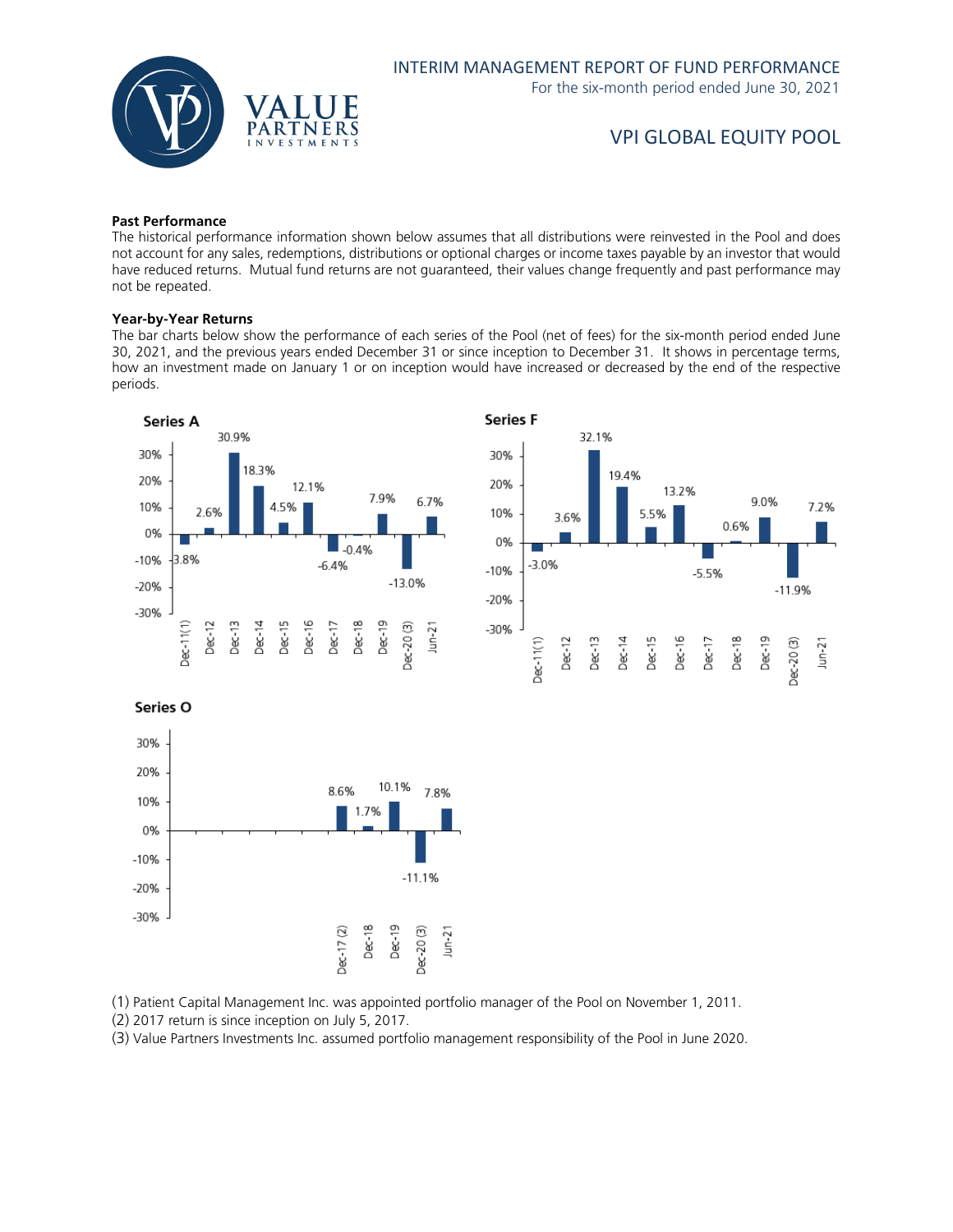

#### **Management Fees**

The Pool pays an annual management fee on each of its series (excluding Series O) to Value Partners Investments Inc. ("the Manager"). The management fee is calculated daily as a percentage of the net asset value of each series as of the close of business on each business day. In consideration for the management fees, the Manager may pay a percentage sales commission and/or trailing commission to registered dealers or brokers for units bought and held in the Pool depending on which series of units were purchased. The Manager also pays a portion of the management fee to the Portfolio Manager for its services in managing the investment portfolio.

For the six-months ended June 30, 2021, approximately 42% of the management fee revenues received by the Manager from the Pool were paid to registered dealers and brokers as sales and/or trailing commissions. Since each series may have a different commission structure, this percentage may vary by series. For unitholders eligible for the Management Fee Reduction Program, approximately 16% of the gross management fees were returned to unitholders as management fee rebates. The remainder of the management fee revenue, after payment of fees to the Portfolio Manager for its services, was retained by the Manager for corporate purposes.

#### **Related Party Transactions**

Value Partners Investments Inc. is the manager of the Pool and is responsible for the overall business and operations of the Pool. For the six-month period ended June 30, 2021, the Pool paid \$1.6 million in management fees (excluding taxes) to the Manager. In addition, the Manager also held 1 Series A unit, 1 Series F unit and 67,382 Series O units of the Pool as of June 30, 2021.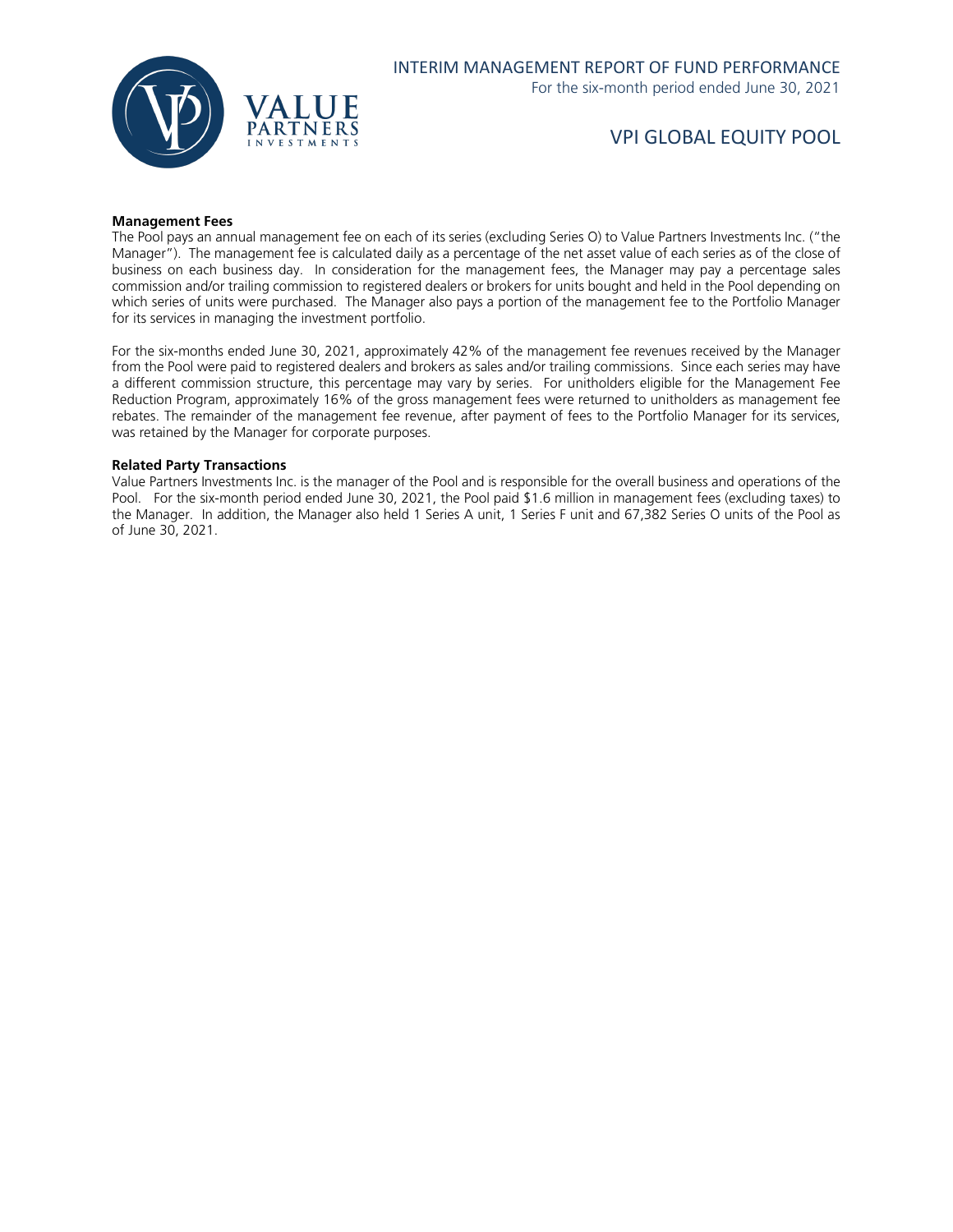

#### **Financial Highlights**

The following tables show selected key financial information about each series of the Pool and are intended to help you understand the Pool's financial performance for the past five years ended December 31 and the six-month period ended June 30, 2021. This information is derived from the Pool's audited annual financial statements and interim unaudited financial statements and is not intended to be a reconciliation of the net asset value per unit.

#### **The Pool's Net Assets Per Unit (\$)(1)**

| <b>Series A</b>                                                    | June 30<br>2021 | December 31<br>2020 | December 31<br>2019 | December 31<br>2018 | December 31<br>2017 | December 31<br>2016 |
|--------------------------------------------------------------------|-----------------|---------------------|---------------------|---------------------|---------------------|---------------------|
| Net assets, beginning of<br>period                                 | 11.07           | 12.75               | 12.54               | 12.66               | 14.09               | 12.90               |
| Increase (decrease) from<br>operations:                            |                 |                     |                     |                     |                     |                     |
| Total revenue<br>Total expenses                                    | 0.09<br>(0.14)  | 0.37<br>(0.29)      | 0.38<br>(0.31)      | 0.62<br>(0.32)      | 0.13<br>(0.30)      | 0.30<br>(0.29)      |
| Realized gains (losses) for the<br>period                          | 0.56            | (2.80)              | 0.57                | (0.14)              | 0.74                | 0.38                |
| Unrealized gains (losses) for the<br>period                        | 0.24            | 0.80                | 0.34                | (0.25)              | (1.41)              | 1.23                |
| <b>Total increase (decrease)</b><br>from operations <sup>(2)</sup> | 0.75            | (1.92)              | 0.98                | (0.09)              | (0.84)              | 1.62                |
| <b>Distributions:</b>                                              |                 |                     |                     |                     |                     |                     |
| From net investment income<br>(excluding dividends)                |                 | (0.01)              | (0.04)              | (0.06)              |                     | -                   |
| From dividends<br>From capital gains                               |                 | (0.01)              | (0.05)<br>(0.70)    | (0.02)              | (0.53)              | (0.38)              |
| Return of capital<br>Total annual distributions (3)                | $\blacksquare$  | (0.02)              | ٠<br>(0.79)         | (0.08)              | (0.53)              | (0.38)              |
| Net assets, end of period                                          | 11.81           | 11.07               | 12.75               | 12.54               | 12.66               | 14.09               |

| <b>Series F</b>                                             | June 30<br>2021 | December 31<br>2020 | December 31<br>2019 | December 31<br>2018 | December 31<br>2017 | December 31<br>2016 |
|-------------------------------------------------------------|-----------------|---------------------|---------------------|---------------------|---------------------|---------------------|
| Net assets, beginning of<br>period                          | 9.94            | 11.41               | 11.21               | 11.32               | 12.49               | 11.37               |
| Increase (decrease) from<br>operations:                     |                 |                     |                     |                     |                     |                     |
| Total revenue<br>Total expenses                             | 0.08<br>(0.08)  | 0.34<br>(0.17)      | 0.34<br>(0.16)      | 0.56<br>(0.17)      | 0.12<br>(0.16)      | 0.29<br>(0.15)      |
| Realized gains (losses) for the<br>period                   | 0.50            | (2.56)              | 0.52                | (0.14)              | 0.65                | 0.34                |
| Unrealized gains (losses) for the<br>period                 | 0.22            | 0.48                | 0.27                | (0.25)              | (1.09)              | 1.21                |
| Total increase (decrease)<br>from operations <sup>(2)</sup> | 0.72            | (1.91)              | 0.97                | 0.00                | (0.48)              | 1.69                |
| <b>Distributions:</b>                                       |                 |                     |                     |                     |                     |                     |
| From net investment income<br>(excluding dividends)         |                 | (0.04)              | (0.07)              | (0.14)              |                     |                     |
| From dividends                                              |                 | (0.06)              | (0.10)              | (0.04)              |                     | (0.04)              |
| From capital gains                                          |                 |                     | (0.63)              |                     | (0.49)              | (0.34)              |
| Return of capital                                           |                 |                     |                     | $\blacksquare$      |                     |                     |
| Total annual distributions <sup>(3)</sup>                   |                 | (0.10)              | (0.80)              | (0.18)              | (0.49)              | (0.38)              |
| Net assets, end of period                                   | 10.66           | 9.94                | 11.41               | 11.21               | 11.32               | 12.49               |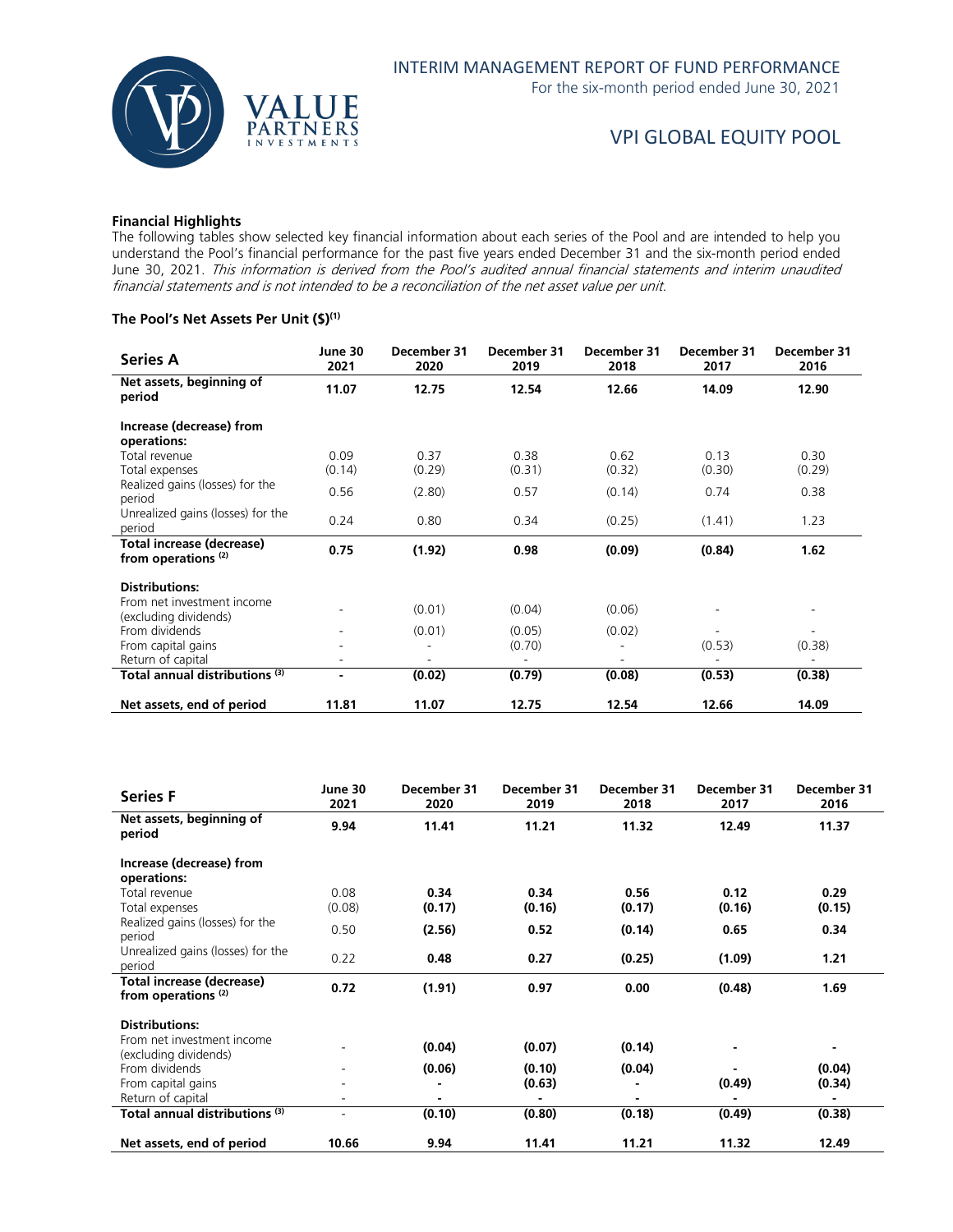

For the six-month period ended June 30, 2021

# VPI GLOBAL EQUITY POOL

| Series O <sup>(4)</sup>                                     | June 30<br>2021 | December 31<br>2020 | December 31<br>2019 | December 31<br>2018 | December 31<br>2017 |
|-------------------------------------------------------------|-----------------|---------------------|---------------------|---------------------|---------------------|
| Net assets, beginning of period $(4)$                       | 8.62            | 9.93                | 9.75                | 9.85                | 10.00               |
| Increase (decrease) from<br>operations:                     |                 |                     |                     |                     |                     |
| Total revenue                                               | 0.08            | 0.28                | 0.28                | 0.49                | 0.30                |
| Total expenses                                              | (0.02)          | (0.07)              | (0.03)              |                     |                     |
| Realized gains (losses) for the period                      | 0.39            | (1.70)              | 0.48                | (0.24)              | ٠                   |
| Unrealized gains (losses) for the period                    | 0.16            | 2.74                | 0.34                | 0.23                | 1.70                |
| Total increase (decrease) from<br>operations <sup>(2)</sup> | 0.61            | 1.25                | 1.07                | 0.48                | 2.00                |
| <b>Distributions:</b>                                       |                 |                     |                     |                     |                     |
| From net investment income (excluding<br>dividends)         |                 | (0.08)              | (0.11)              | (0.20)              |                     |
| From dividends                                              |                 | (0.12)              | (0.16)              |                     | 0.56                |
| From capital gains                                          |                 |                     | (0.55)              | (0.01)              | 0.46                |
| Return of capital                                           |                 |                     |                     |                     |                     |
| Total annual distributions (3)                              |                 | (0.20)              | (0.82)              | (0.21)              | 1.02                |
| Net assets, end of period                                   | 9.29            | 8.62                | 9.93                | 9.75                | 9.85                |

(1) This information is derived from the Pool's audited annual financial statements and from the interim unaudited financial statements for the current period ended June 30, 2021.

(2) Net assets and distributions are based on the actual number of units outstanding at the relevant time. The increase/decrease from operations is based on the weighted average number of units outstanding over the financial period.

(3) Distributions were paid in cash/reinvested in additional units of the Pool, or both.

(4) Inception date: July 5, 2017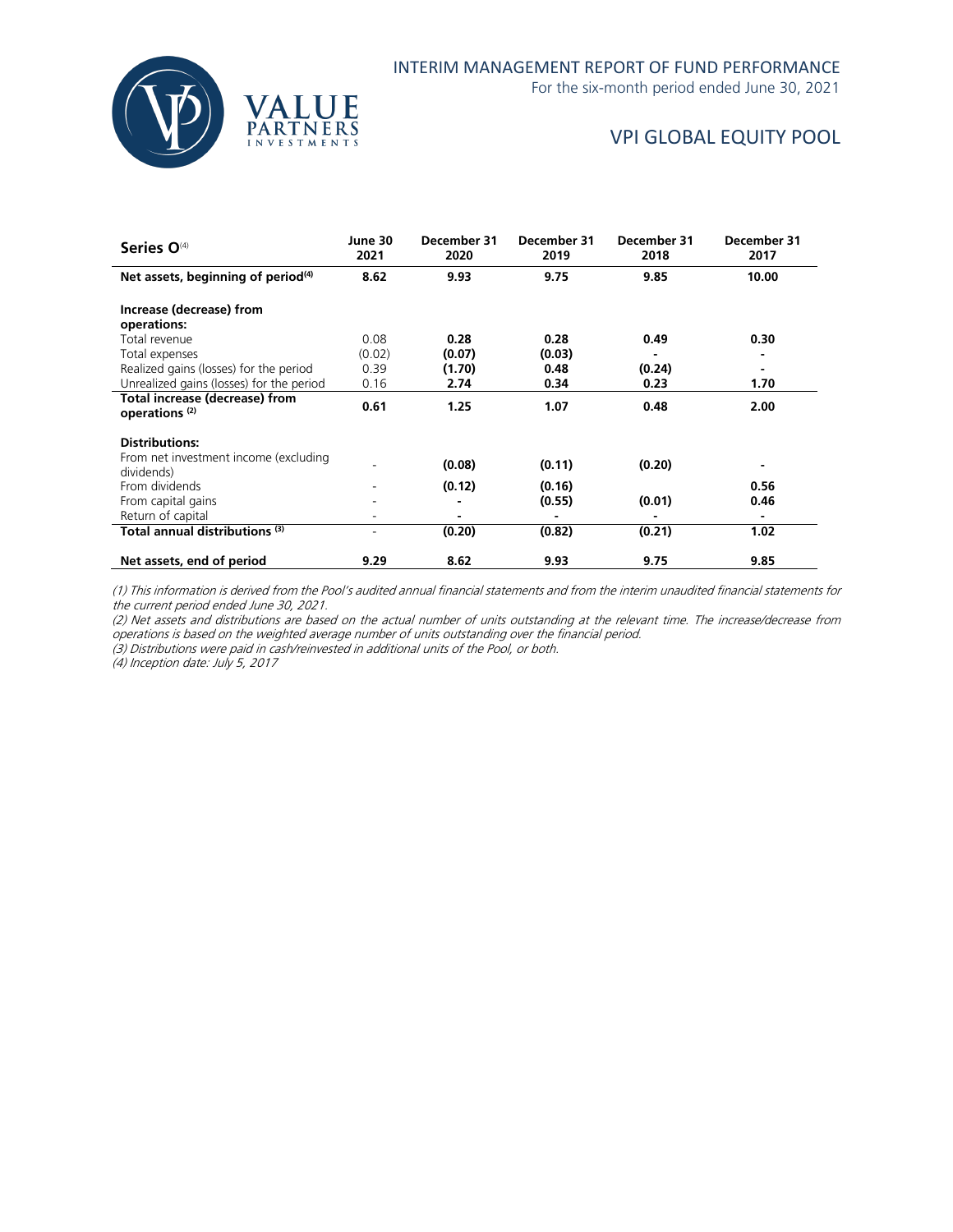

For the six-month period ended June 30, 2021

# VPI GLOBAL EQUITY POOL

#### **Ratios and Supplemental Data**

| <b>Series A</b>                                    | June 30<br>2021 | <b>December</b><br>31 2020 | <b>December</b><br>31 2019 | December<br>31 2018 | <b>December</b><br>31 2017 | <b>December</b><br>31 2016 |
|----------------------------------------------------|-----------------|----------------------------|----------------------------|---------------------|----------------------------|----------------------------|
| Total net asset value (000's) <sup>(1)</sup>       | \$164,980       | \$158,028                  | \$225,082                  | \$211,303           | \$197,108                  | \$184,946                  |
| Number of units outstanding (000's) <sup>(1)</sup> | 13,965          | 14,276                     | 17,657                     | 16,852              | 15.567                     | 13,127                     |
| Management expense ratio <sup>(2)</sup>            | 2.09%           | 2.08%                      | 2.05%                      | 2.05%               | 2.06%                      | 2.06%                      |
| Management expense ratio before waivers            |                 |                            |                            |                     |                            |                            |
| or absorptions                                     | 2.09%           | 2.08%                      | 2.05%                      | 2.05%               | 2.06%                      | 2.06%                      |
| Trading expense ratio <sup>(3)</sup>               | 0.07%           | $0.22\%$                   | 0.01%                      | $0.04\%$            | $0.02\%$                   | 0.01%                      |
| Portfolio turnover rate (4)                        | 25.81%          | 179.67%                    | 5.40%                      | 32.85%              | 22.39%                     | 18.05%                     |
| Net asset value per unit (1)                       | \$11.81         | \$11.07                    | \$12.75                    | \$12.54             | \$12.66                    | \$14.09                    |

| <b>Series F</b>                              | June 30<br>2021 | <b>December</b><br>31 2020 | <b>December</b><br>31 2019 | December<br>31 2018 | <b>December</b><br>31 2017 | <b>December</b><br>31 2016 |
|----------------------------------------------|-----------------|----------------------------|----------------------------|---------------------|----------------------------|----------------------------|
| Total net asset value (000's) <sup>(1)</sup> | \$28,505        | \$25.059                   | \$42,631                   | \$40,472            | \$34.974                   | \$25,464                   |
| Number of units outstanding $(000's)^{(1)}$  | 2,674           | 2.521                      | 3,736                      | 3,612               | 3,089                      | 2,038                      |
| Management expense ratio <sup>(2)</sup>      | 1.14%           | 1.13%                      | 1.09%                      | 1.10%               | 1.10%                      | 1.10%                      |
| Management expense ratio before waivers      |                 |                            |                            |                     |                            |                            |
| or absorptions                               | 1.14%           | 1.13%                      | 1.09%                      | 1.10%               | 1.10%                      | 1.10%                      |
| Trading expense ratio <sup>(3)</sup>         | $0.07\%$        | $0.22\%$                   | 0.01%                      | $0.04\%$            | $0.02\%$                   | 0.01%                      |
| Portfolio turnover rate (4)                  | 25.81%          | 179.67%                    | 5.40%                      | 32.85%              | 22.39%                     | 18.05%                     |
| Net asset value per unit (1)                 | \$10.66         | \$9.94                     | \$11.41                    | \$11.21             | \$11.32                    | \$12.49                    |

| Series O                                    | June 30<br>2021 | <b>December</b><br>31 2020 | <b>December</b><br>31 2019 | <b>December</b><br>31 2018 | December 31<br>2017 |  |
|---------------------------------------------|-----------------|----------------------------|----------------------------|----------------------------|---------------------|--|
| Total net asset value $(000's)^{(1)}$       | \$41,710        | \$22,312                   | \$927                      | \$1,088                    | \$61                |  |
| Number of units outstanding $(000's)^{(1)}$ | 4,488           | 2,589                      | 93                         | 112                        | 6                   |  |
| Management expense ratio <sup>(2)</sup>     | $0.00\%$        | $0.00\%$                   | $0.00\%$                   | $0.00\%$                   | $0.00\%$            |  |
| Management expense ratio before waivers     |                 |                            |                            |                            |                     |  |
| or absorptions                              | 0.19%           | 0.20%                      | 0.16%                      | 0.16%                      | 0.14%               |  |
| Trading expense ratio <sup>(3)</sup>        | $0.07\%$        | $0.22\%$                   | 0.01%                      | $0.04\%$                   | $0.02\%$            |  |
| Portfolio turnover rate (4)                 | 25.81%          | 179.67%                    | 5.40%                      | 32.85%                     | 22.39%              |  |
| Net asset value per unit (1)                | \$9.29          | \$8.62                     | \$9.93                     | \$9.75                     | \$9.85              |  |

(1) This information is provided as at the date shown.

(2) Management expense ratio is based on total expenses for the stated period (excluding distributions, commissions and other portfolio transaction costs) and is expressed as an annualized percentage of daily average net assets during the period. In the period a series is established, the management expense ratio is annualized from the date of inception to December 31.

(3) The trading expense ratio represents total commissions and other portfolio transaction costs expressed as an annualized percentage of daily average net assets during the period.

(4) The Pool's portfolio turnover rate indicates how actively the Pool's portfolio manager manages its portfolio investments. A portfolio turnover rate of 100% is equivalent to the Pool buying and selling all of the securities in its portfolio once in the course of the year. The higher the Pool's portfolio turnover rate in a year, the greater the trading costs payable by the Pool in the year, and the greater the chance of an investor receiving taxable capital gains in the year. There is not necessarily a relationship between a high turnover rate and the performance of the Pool.